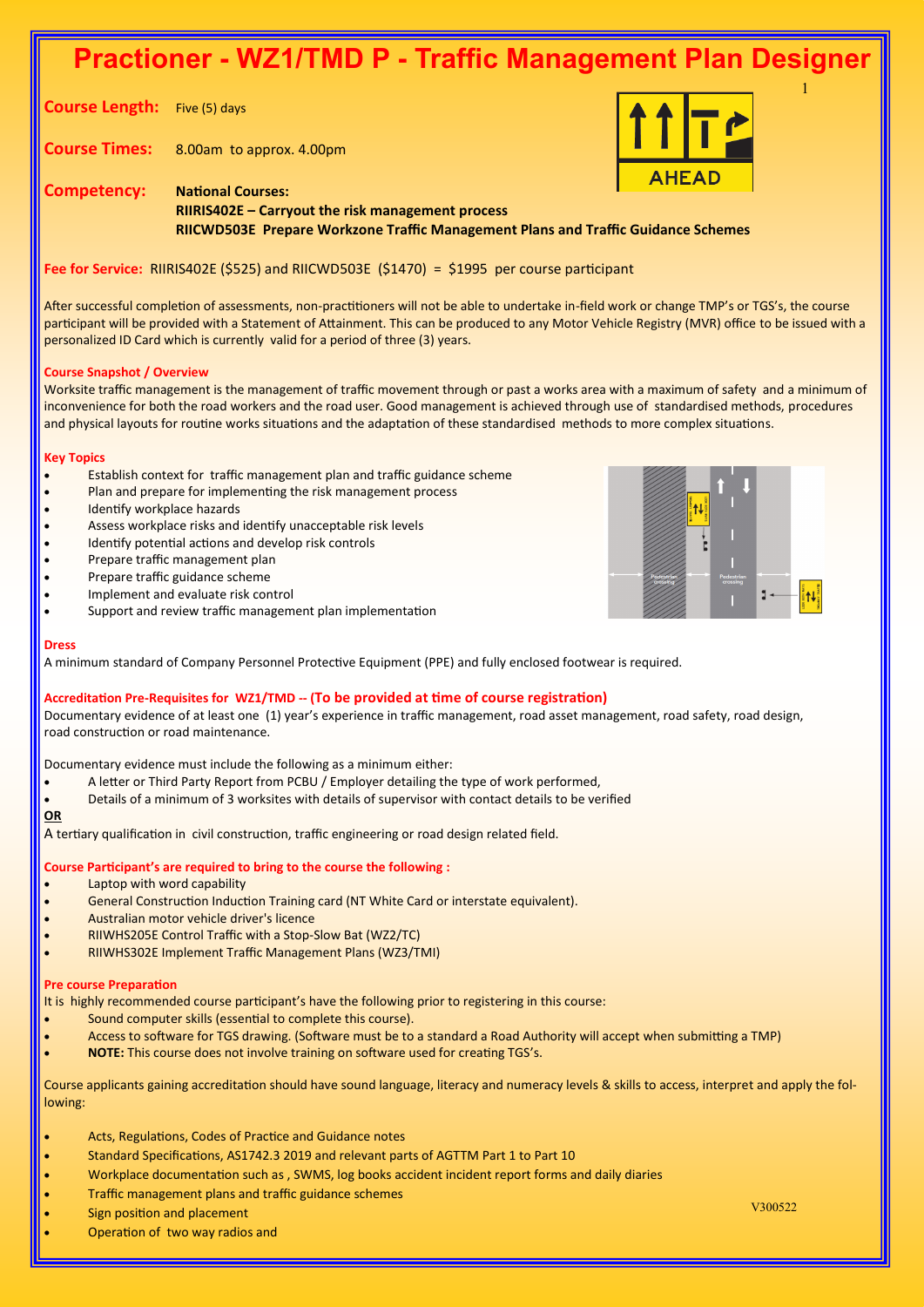# *Language, literacy, numeracy and employment skills that are essential*

| <b>Oral communication</b> | Presents information and provides assistance using industry specific vocabulary<br>Uses listening and questioning to clarify and confirm understanding |
|---------------------------|--------------------------------------------------------------------------------------------------------------------------------------------------------|
| <b>Reading</b>            | Identifies and interprets information from workplace procedures, documentation, legislation and<br>regulations                                         |
| <b>Writing</b>            | Produces and completes workplace reports, including risk management matrices, using appropriate vocabulary,<br>grammatical structures and conventions  |

## **Carry out the risk management process**

Risk management is a vital component of traffic management planning. As such, the unit of competency RIIRIS402E Carry out the Risk Management Process is delivered as a co-requisite to RIICWD503E Prepare work zone traffic management plans and Traffic Guidance Schemes will be assessed in the context of traffic management planning.

## **Traffic Management Plans**

TMP assessments shall be based on Northern Territory Legislation and Road Authority Specifics, AS1742.3 2019, Austroads Guides to Temporary Traffic Management Part 1-10, and TMP's shall include:

- TGS to a standard that could be implemented by a person with WZ3/TMI accreditation
- One of the TMP's shall include the management of pedestrians

#### **Relatively Simple TMP**

The TMP template shall be used and cover all aspects including traffic analysis and risk assessment.

The TMP shall contain as a minimum:

- Temporary speed limit and
- Lane closure or single lane shuttle

## **TMP involving staging and multiple TG's**

The TMP shall contain as a minimum:

• Multiple stages, with clarity on each stage of the works.

#### **The following shall be included in the TMP:**

- **Excavations**
- Traffic control with end of queue calculations (portable traffic control devices shall be the preferred method of traffic control, use of manual traffic controllers shall be justified in the risk assessment)
- Lane closure
- Speed reduction
- **Aftercare**

#### **Site Specific Risk Assessment.**

The risk event must be identified and appropriately documented and managed. Traffic Management Analysis:

- Methods for managing all road users, including options considered for allowing each road user type to be managed around, through or past the worksite.
- Traffic volume analysis using SCATS / TAMS with calculations and commentary of appropriate levels of service.
- Lane, road and network capacities and impacts.
- The WZ1/TMD must understand and document impacts to adjoining road networks particularly with road closures, ensure existing and detoured volumes are considered.
- Stakeholder consultation and communication plan.
- Methods and / or TGS for the implementation of the TMP
- How to access and exit the site, and
- Multiple TGS's, including an pedestrian plan and aftercare TGS.

| Shoulder |                                                  | $\bullet$ | (8)<br><b>Canadian</b> |  |
|----------|--------------------------------------------------|-----------|------------------------|--|
|          |                                                  |           |                        |  |
|          |                                                  |           |                        |  |
|          |                                                  |           |                        |  |
|          | Note: This is an example for a 60 km/h scenario. |           |                        |  |
|          |                                                  |           |                        |  |
|          |                                                  |           |                        |  |

uire various heavy vehicles that will<br>in the same direction as the motorway<br>a significant risk of vehicle incidents<br>speeds. Consideration needs to be ma<br>signer manages heavy vehicle

| Mid-block (one direction) (VPH)                                                                                             | Within 200m of intersection (one<br>direction) (VPH) | Desirable number of open lanes for<br>direction considered |  |  |  |
|-----------------------------------------------------------------------------------------------------------------------------|------------------------------------------------------|------------------------------------------------------------|--|--|--|
| $< 1000*$                                                                                                                   | $< 500*$                                             |                                                            |  |  |  |
| $1001 - 2000$                                                                                                               | $501 - 1000$                                         |                                                            |  |  |  |
| $2001 - 3000$                                                                                                               | 1001 - 1500                                          | 3                                                          |  |  |  |
| $3001 - 4000$                                                                                                               | $1501 - 2000$                                        | 4                                                          |  |  |  |
| * Prohibit right turns out of a single lane if the proportion of heavy vehicles and the volume of opposing traffic is high. |                                                      |                                                            |  |  |  |

Seek further assistance from a traffic engineer if needed.





2